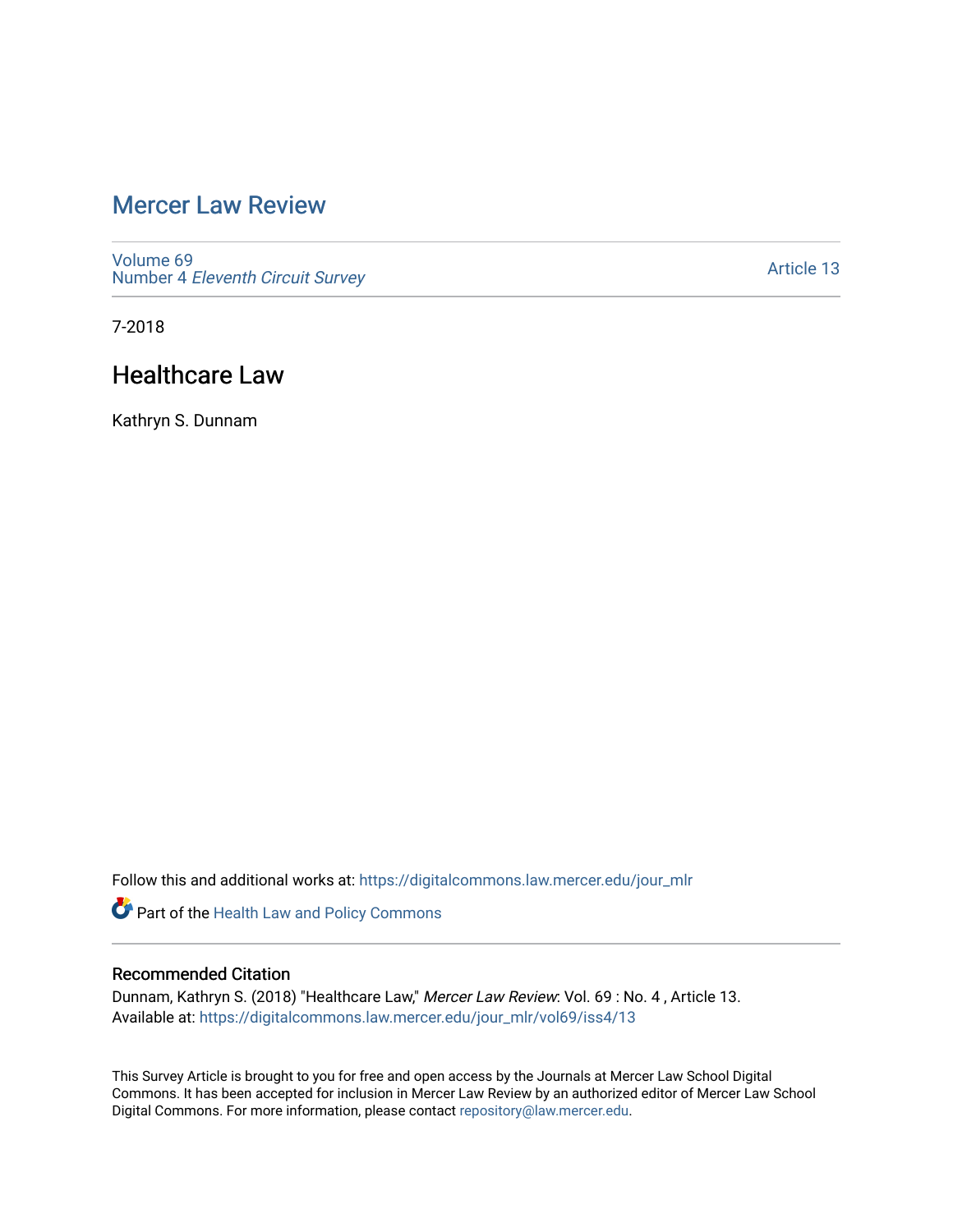# **Healthcare Law**

# **by Kathryn S. Dunnam\***

#### **I.** INTRODUCTION

This Article serves as a review of significant healthcare developments in the United States Court of Appeals for the Eleventh Circuit over the last two years and builds upon *Mercer Law Review's* last Healthcare Article' in Volume **65.** Specifically, this Article will cover cases dealing with physician speech, the False Claims Act, $2$  and the Medicare Secondary Payer Act.<sup>3</sup>

## II. *LIMITATIONS ON* PHYSICIAN **SPEECH**

*Wollschlaeger v. Governor<sup>4</sup>*arose from a challenge of Florida's Firearm Owners' Privacy Act **(FOPA)<sup>5</sup>**enacted in **2011.6** The plaintiffs' claims, grounded in the Free Speech Clause of the First Amendment,<sup>7</sup>challenged the constitutionality of FOPA as some portions regulated the content of physician speech.<sup>8</sup> Practically, FOPA restricted medical professionals on what they could ask patients regarding firearm ownership.<sup>9</sup>

Doctors and medical organizations filed suit in the United States District Court of the Southern District of Florida against Florida officials. <sup>10</sup>The district court permanently enjoined the law's provisions

- *6. Wollschlaeger,* **848 F.3d** at **1300.**
- **7. U.S. CONST.** amend. I.
- **8.** *Wollschlaeger,* **848 F.3d** at **1300.**
- **9.** *Id.*
- 10. *Id.*

<sup>\*</sup>Associate Attorney in the firm of Hall Booth Smith, **P.C.** Mercer University (B.A., **2013);** Mercer University School of Law **(J.D., 2016).** Member, Mercer Law Review (2014-2016); Administrative Editor **(2015-2016).** Member, State Bars of Georgia and Florida.

**<sup>1.</sup>** Terri K. Benton, *Healthcare, Eleventh Circuit Survey,* **65** MERCER L. REV. **1027** (2014).

<sup>2.</sup> **31 U.S.C. § 3729 (2018).**

**<sup>3.</sup>** 42 **U.S.C. § 1395y(b) (2018).**

<sup>4.</sup> **848 F.3d 1293** (11th Cir. **2017).**

**<sup>5.</sup> FLA. STAT. ANN. § 790.338 (2018)** (subsections **(1),** (2), and **(6)** held unconstitutional *by Wollschlaeger,* **848 F.3d** at **1319).**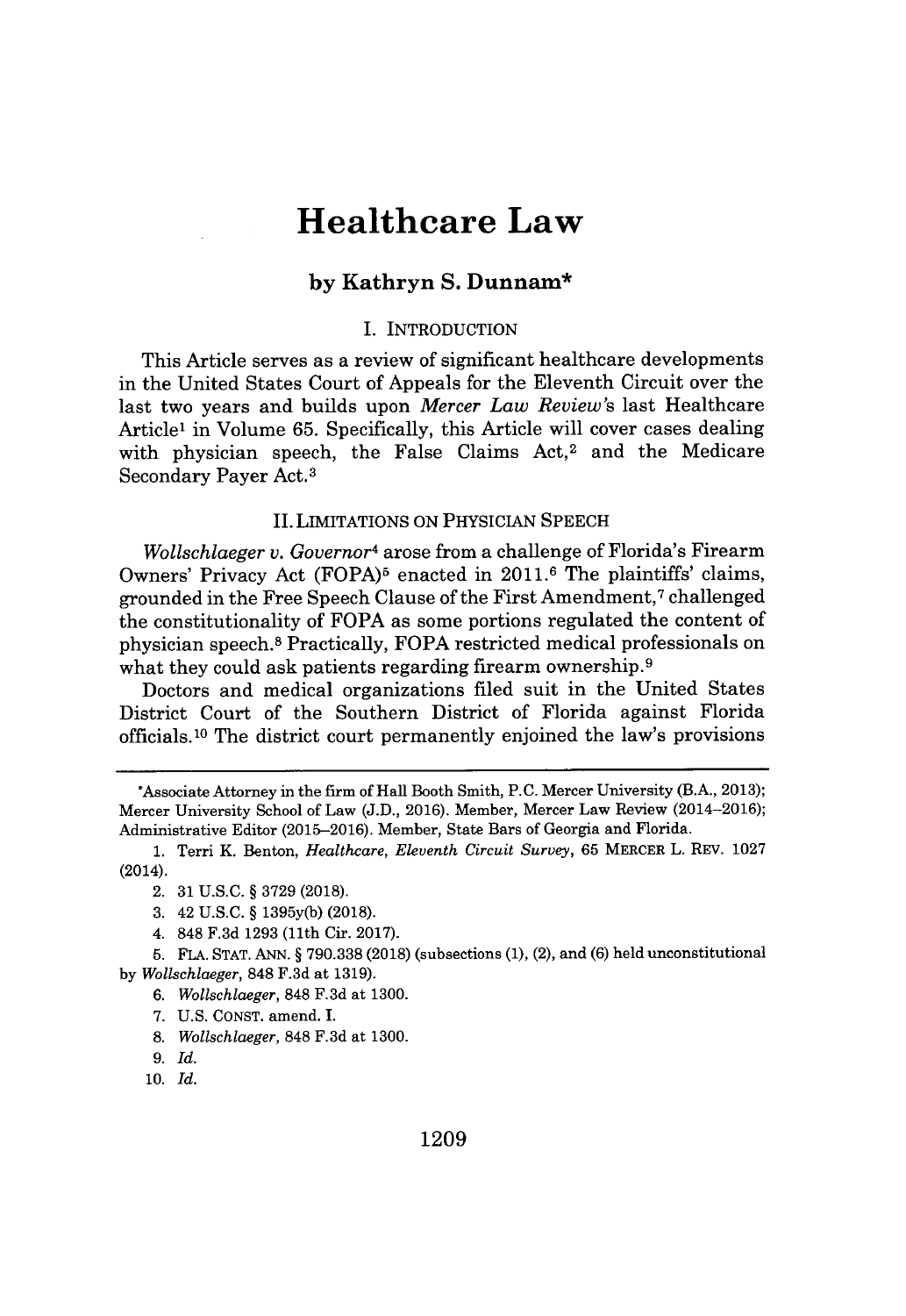regarding "record-keeping, inquiry, anti- discrimination, and antiharassment" because those provisions violated the Fourteenth  $A$ mendment<sup>11</sup> and First Amendment.<sup>12</sup> The Florida officials subsequently appealed, and the Eleventh Circuit issued three different opinions upholding **FOPA.13** In June **2016,** the court voted to rehear the case en banc.<sup>14</sup> Applying heightened scrutiny, the Eleventh Circuit ultimately held that FOPA's record-keeping, inquiry, and antiharassment provisions violated the First Amendment but that the antidiscrimination provision may stand. **<sup>15</sup>**

The court *first* characterized FOPA's record-keeping, inquiry, and anti-harassment provisions as speaker-focused and content-based restrictions on speech because "[t]hey apply only to the speech of doctors and medical professionals, and only on the topic of firearm ownership."<sup>16</sup> As such, it rejected rational basis review and applied heightened scrutiny. 17The standard, as established **by** *Sorrell v. IMS Health Inc.,<sup>18</sup>* requires a showing **by** state officials that the provisions "directly advance[] a substantial governmental interest and that the measure[s] [are] drawn to achieve that interest. There must be a 'fit between the legislature's ends and the means chosen to accomplish those ends."<sup>19</sup> The court, therefore, looked to the empirical evidence relied upon **by** the legislature, which amounted to six anecdotes. <sup>20</sup>

The court explained that doctors typically ask patients about health and safety risks such as household chemicals, swimming pools, and firearms.<sup>21</sup> Per the opinion, the American Medical Association promotes physician inquiry about household firearms so that patients may be educated as to their dangers, especially regarding children.<sup>22</sup> The six anecdotes suggested that medical providers began asking Florida patients "unwelcome questions or made purportedly improper comments regarding their ownership of firearms."<sup>23</sup> The court noted that a National Rifle Association representative even recounted a scenario where a

- 12. *Wollschlaeger,* **848 F.3d** at **1300-01.**
- **13.** *Id.* at **1301.**
- 14. *Id.*
- **15.** *Id.*
- **16.** *Id.* at **1307.**
- **17.** *Id.* at **1311.**
- **18.** 564 **U.S. 552** (2011).
- **19.** *Wollschlaeger,* **848 F.3d** at **1312** (quoting *Sorrell,* 564 **U.S.** at **572).**
- 20. *Id.*
- 21. *Id.* at **1301.**
- 22. *Id.*
- **23.** *Id.* at **1302.**

**<sup>11.</sup> U.S. CONST.** amend. XIV.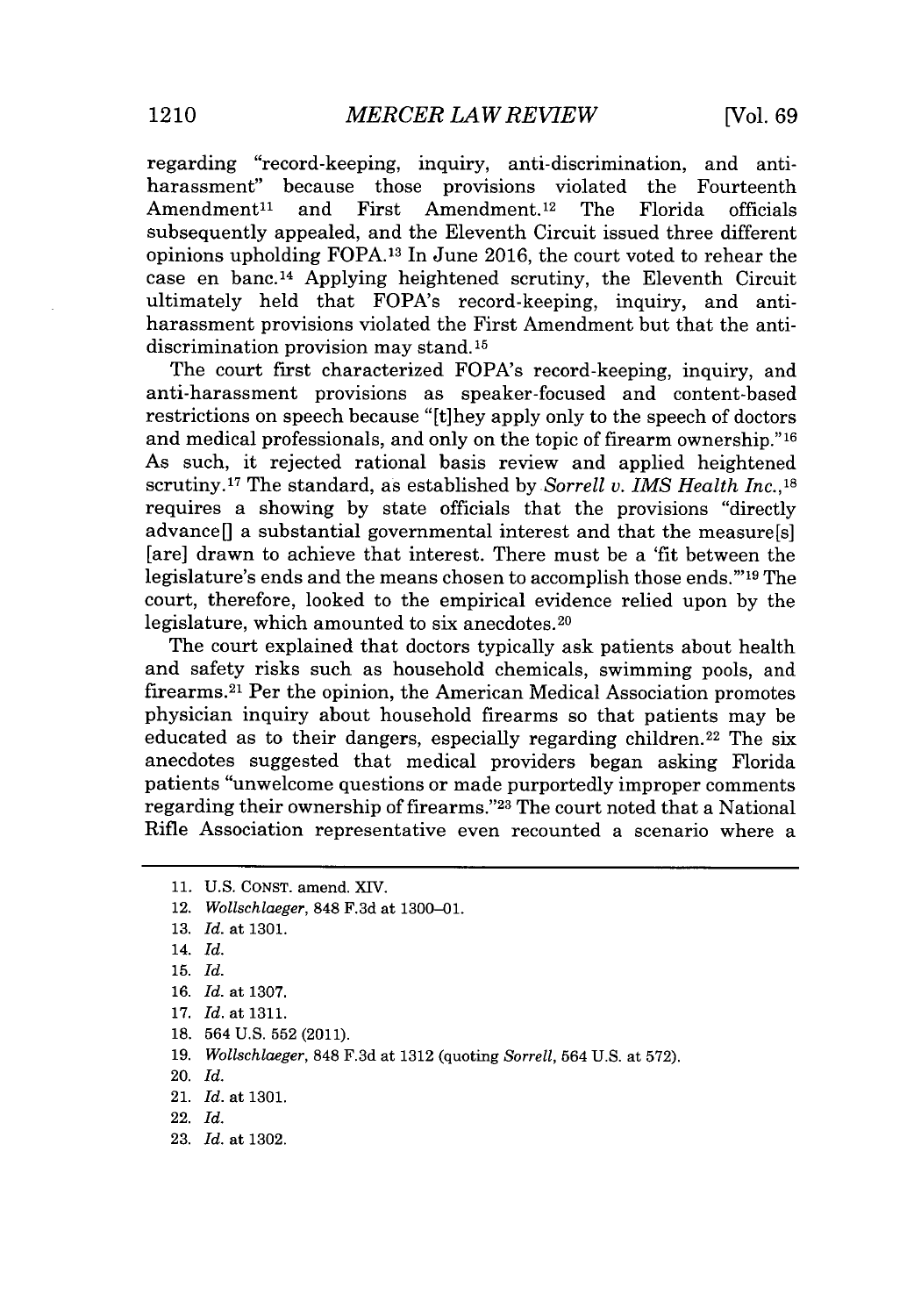medical provider refused to examine a child if the parent did not answer questions regarding household firearms. <sup>24</sup>Thus, FOPA was enacted. <sup>25</sup>

The purported interests that state officials sought to protect through FOPA included: protecting "the Second Amendment right of Floridians to own and bear firearms" from private encumbrances, $26$  protection of patient privacy,<sup>27</sup> "ensuring access to health care without discrimination or harassment," $^{28}$  and "the need to regulate the medical profession in order to protect the public."<sup>29</sup> The State further argued that "the First Amendment is not implicated because any effect on speech is merely incidental to the regulation of professional conduct."<sup>30</sup> However, the court held that the state's interests did not meet *Sorrell's* heightened scrutiny test.<sup>3</sup> <sup>1</sup>It analogized the facts at hand to *Conant v. Walters,<sup>32</sup>*a United States Court of Appeals for the Ninth Circuit case that "struck down **...** a federal policy which threatened doctors with revocation of their **DEA** prescription authority if they recommended the medicinal use of marijuana to their patients."<sup>33</sup> There, the Ninth Circuit categorized the speech as content and viewpoint based and invalidated it on First Amendment grounds.<sup>34</sup> Thus, the Eleventh Circuit struck down all the challenged provisions except for the anti-discrimination section. <sup>35</sup>

*In Wollschlaeger,* the court gave deference to physicians and medical providers as an authority. There is value given to what information they believe necessary for treatment. Indeed, the Eleventh Circuit stated that "[i]n 'the fields of medicine and public health **. ..** information can save

24. *Id.*

**28.** *Id.*

**29.** *Id.* at **1316.**

**30.** *Id.* at **1308.** The State supported this argument **by** relying upon a concurrence written **by** United States Supreme Court Justice White in **1985.** *Id.* The Eleventh Circuit summarized Justice White's analysis: "when a person is exercising judgment with respect to a particular client, he is 'engaging in the practice of a profession' and his speech is 'incidental to the conduct of the profession,' such that his First Amendment interests are diminished." *Id.* (quoting Lowe v. **S.E.C.,** 472 **U.S. 181, 232 (1985)** (White, **J.,** concurring in the judgment)). The Eleventh Circuit, however, distinguished *Lowe* and its progeny. *Id.* at **1309.** It explained that 'The Supreme Court has never adopted or applied Justice White's rational basis standard to regulations which limit the speech of professionals to clients based on content." *Id.* at **1310.**

- **32. 309 F.3d 629** (9th Cir. 2002).
- **33.** *Wollschlaeger,* **848 F.3d** at **1310.**

**<sup>25.</sup>** *Id.*

**<sup>26.</sup>** *Id.* at **1312.**

**<sup>27.</sup>** *Id.* at 1314.

**<sup>31.</sup>** *Id.* at **1311.**

<sup>34.</sup> *Id.*

**<sup>35.</sup>** *Id.* at **1318.**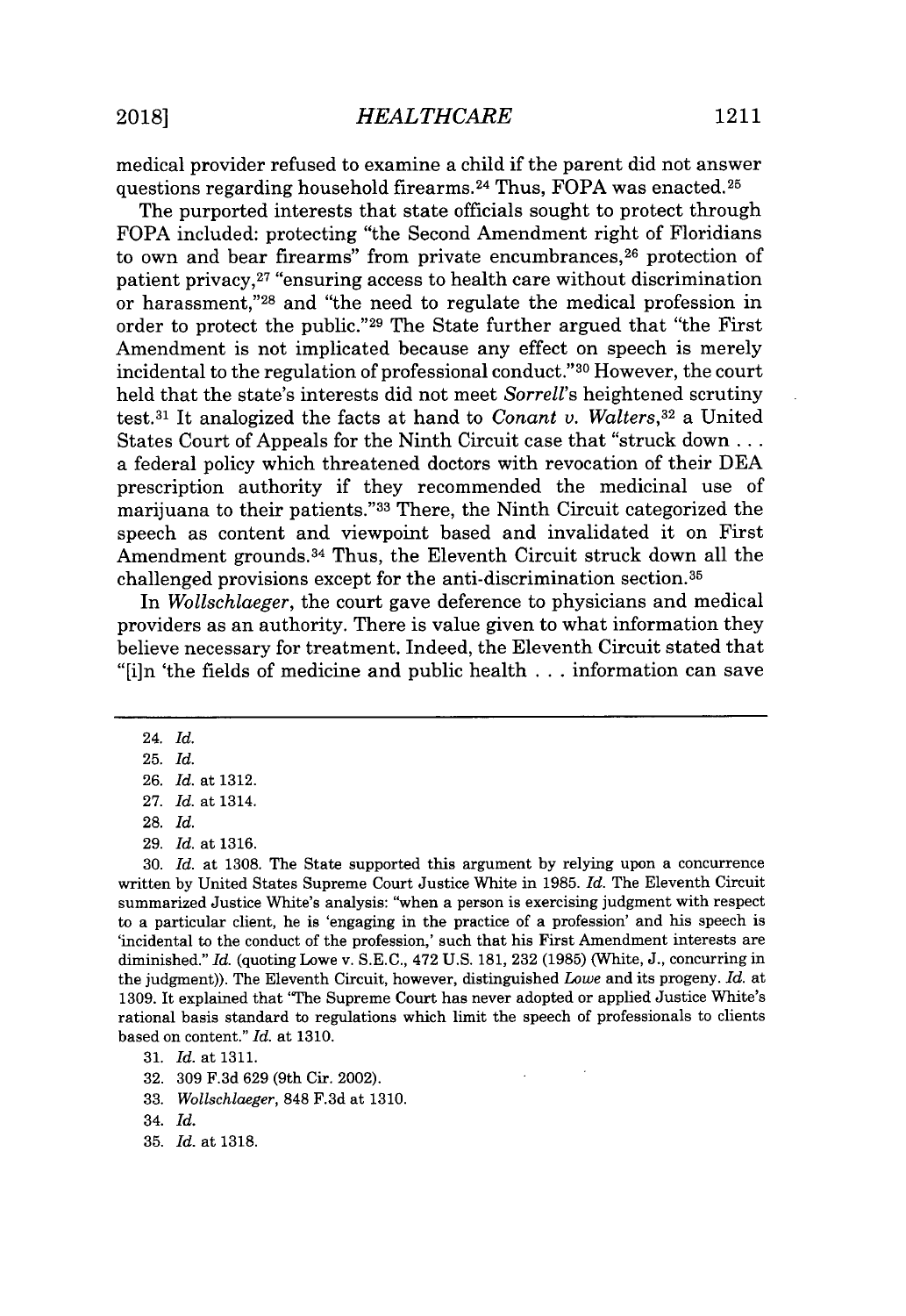lives."36 The court held that restricting physician speech is an inappropriate methodology to change the way household firearms are discussed in the medical context.<sup>37</sup>With that being said, FOPA's antidiscrimination provision still stands, and any discrimination against a patient based solely on the ownership of a firearm will not be tolerated. <sup>38</sup>

## III. THE **FALSE** CLAIMS **ACT:** "CONTRADICTION IS **NOT A** *SIGN* OF FALSITY, NOR THE LACK OF CONTRADICTION THE SIGN OF TRUTH."39

In *United States v. AseraCare, Inc.,40* the United States brought an action under the False Claims Act  $(FCA)^{41}$  against AseraCare, Inc.  $(AseraCare),<sup>42</sup>$  alleging that AseraCare submitted false claims to Medicare on behalf of **123** hospice patients claiming that the patients' medical records did not support the medical prognosis.<sup>43</sup> The FCA provides, in relevant part, that if a person:

**37.** *Wollschlaeger,* **848 F.3d** at 1313-14.

**38.** *Id.* at **1317** (quoting **FLA. STAT. ANN.** *§* **790.338(5) (2018)).**

**39.** Blaise Pascal, *quoted in* **GEORGE ENGLEBRETSEN,** BARE FACTs **AND NAKED** TRUTHS: **A** NEW CORRESPONDENCE THEORY OF TRUTH **153 (2006).**

40. **176** F. Supp. **3d 1282, 1283 (N.D.** Ala. **2016),** *argued,* No. 16-13004 (11th Cir. Mar. **16, 2017).**

41. **31 U.S.C.** *§* 3729(a)(1)-(2) **(2018).**

42. The United States also brought an action against Golden Gate National Senior Care, **LLC,** an entity providing billing services for AseraCare, among others. Complaint in Intervention at *¶* **10,** United States v. AseraCare, Inc., **176** F. Supp. **3d 1282 (N.D.** Ala. **2016)** (No. 2:12-CV-0245-KOB).

43. *AseraCare, Inc.,* **176** F. Supp. **3d** at **1283.** The Federal Regulation governing hospice Medicare eligibility requires certification of the person's illness. 42 C.F.R. *§* 418.22 **(2018).** "The certification must specify that the individual's prognosis is for a life expectancy of **6**

**<sup>36.</sup>** *Id.* at **1313** (quoting *Sorrell,* 564 **U.S.** *at* **566).** While the Eleventh Circuit acknowledged that information can save lives, Florida is not unique in its attempt to limit the medical community's access to patient health risk information in terms of gun ownership. **By** the enactment of the Dickey Amendment in **1996** (which has been reauthorized each year since), the United States Congress prevents the Centers for Disease Control and Prevention **(CDC)** from using its funding "to advocate or promote gun control." Department of Health and Human Services Appropriations Act of **1997,** Pub. L. No. 104- **208, 110** Stat. 3009-242-44 **(1996).** Many medical organizations have opposed the amendment in recent years because of its stifling effect on research. Letter from the Academic Consortium for Integrative Medicine **&** Health, et al., to the **U.S.** Senate and **U.S.** House of Representative's Appropriations Committees (Apr. **6, 2016),** http://files.www. drsforamerica.org/blog/blogs-from-dc-climate-change-and-health-at-the-white-house/CDC letter\_4-6\_FINAL.pdf. In **2016,** the American Medical Association, along with over one hundred other organizations like the American Psychological Association, American Association for the Advancement of Science, Doctors for America, the American College of Preventative Medicine, and the American Academy of Pediatrics, wrote to the **U.S.** Senate and **U.S.** House of Representatives "urg[ing]" them to provide the **CDC** with funding to research gun violence because of the health risks guns present. *Id.*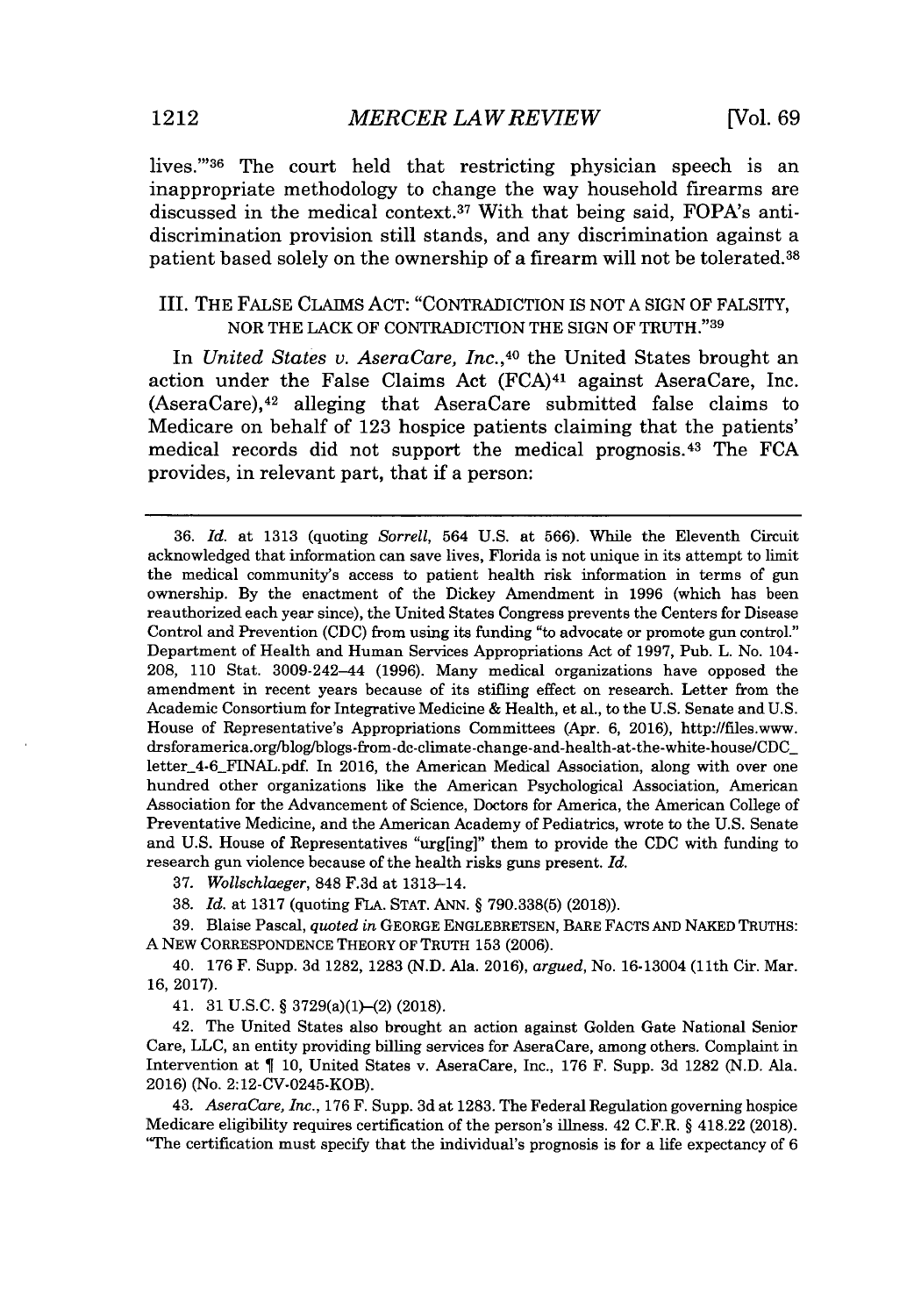In **2015,** the United States District Court for the Northern District of Alabama bifurcated the trial into phases one and two, with the "falsity element" to be tried in phase one. $45$  The court subsequently granted AseraCare's motion for new trial because the court did not instruct the jury that a difference of opinion is not enough to prove falsity. <sup>46</sup>The court also put the parties on notice that it would consider summary judgment *sua sponte* in light of its concern over whether or not the United States "[had] sufficient admissible evidence of more than just a difference of opinion to show that the claims at issue are objectively false as a matter of law."<sup>47</sup> The court explained that the United States had "to point to objective evidence in the Phase One record that the court may have overlooked that shows a particular claim was false, other than [the expert's] testimony."<sup>48</sup>

In **2016,** the court granted, *sua sponte,* summary judgment in favor of AseraCare. <sup>49</sup>The court noted that the litigation in *AseraCare, Inc.* "has always been about whether AseraCare knowingly submitted *false* claims to Medicare **by** certifying patients as eligible for hospice who did not have a prognosis of 'a life expectancy of **6** months or less *if* the terminal illness runs its normal course."'50 It is well established in the Eleventh Circuit that "the submission of a false claim is the *sine qua non* of a False Claims Act violation."<sup>51</sup> The United States must provide "proof of an objective falsehood" in prosecuting a claim.<sup>52</sup> When a healthcare entity uses

45. United States v. AseraCare, Inc., **153** F. Supp. **3d 1372, 1377 (N.D.** Ala. **2015).**

46. *Id.* at **1382-85.**

- 48. *Id.* at **1387.**
- 49. *AseraCare, Inc.,* **176** F. Supp. **3d** at **1286.**
- **50.** *Id.* at **1283** (quoting 42 C.F.R. **§ 418.22(b)(1))** (emphasis in original).
- **51.** *Id.* (quoting Urquilla-Diaz v. Kaplan Univ., **780 F.3d 1039, 1052** (11th Cir. **2015)).**

months or less if the terminal illness runs its normal course." 42 C.F.R. § 418.22(b)(1) **(2018).**

<sup>44.</sup> **31 U.S.C. §** 3729(a)(1)-(2). The **FCA** provides that "knowing" and "knowingly" **"(A)** mean that a person, with respect to information-(i) has actual knowledge of the information; (ii) acts in deliberate ignorance of the truth or falsity of the information; or (iii) acts in reckless disregard of the truth or falsity of the information; and (B) require no proof of specific intent to defraud." **31 U.S.C. § 3729(b) (2018).**

<sup>47.</sup> *Id.* at **1385.**

**<sup>52.</sup>** *Id.* (quoting United States *ex rel.* Parato v. Unadilla Health Care Ctr. Inc., **787** F. Supp. **2d 1329, 1339** (M.D. Ga. **2011)).**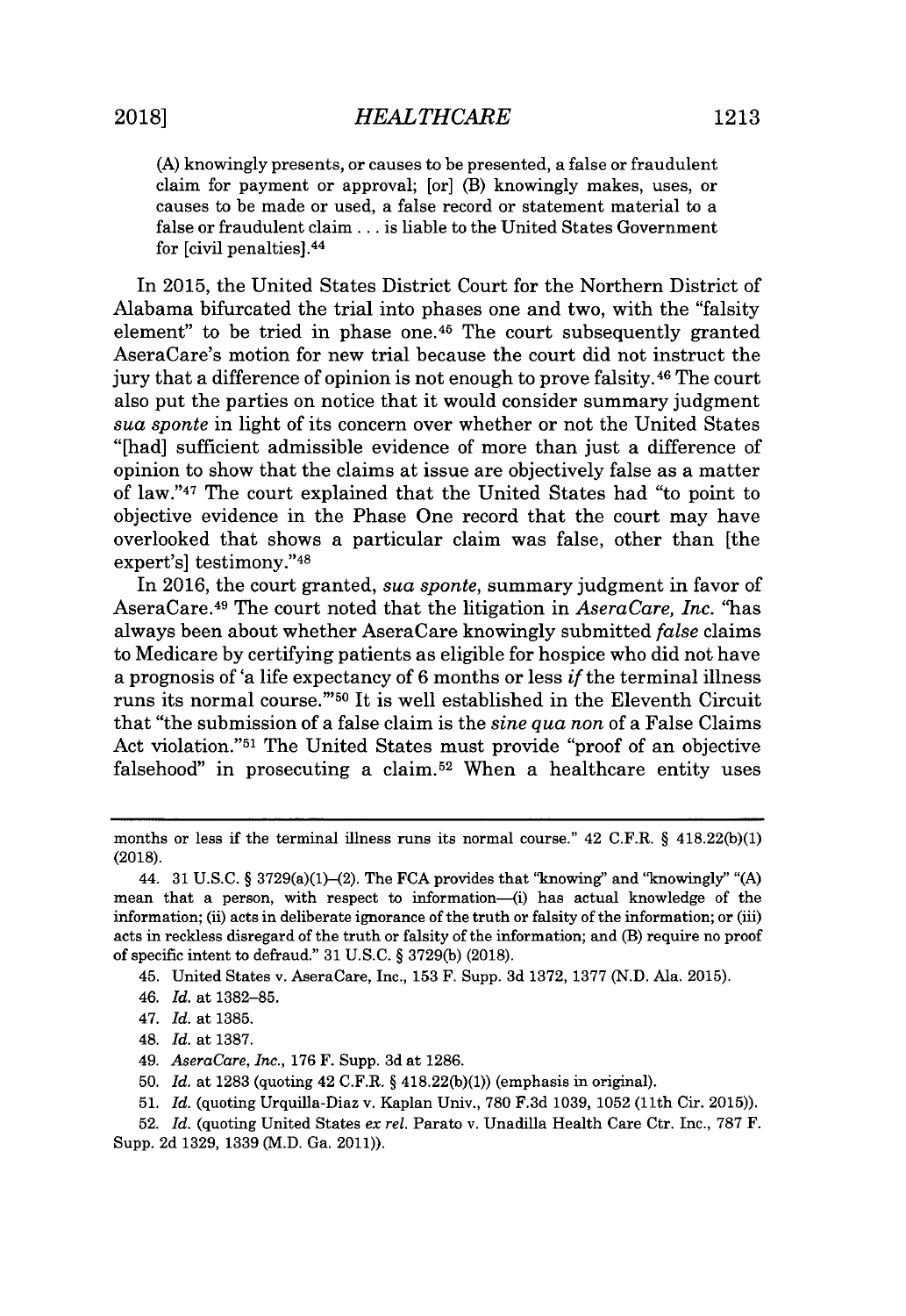improper practices, those practices alone "are insufficient to show falsity without proof that specific claims were, in fact, false when submitted to Medicare."53

In its ruling on the "falsity" requirement, the court disagreed with the United States' argument that the lack of "clinical information" in the patients' medical records supporting their hospice eligibility warranted the claims for those patients as "false." $54$  The court explained that "[wihen hospice certifying physicians and medical experts look at the very *same* medical records and disagree about whether the medical records support hospice eligibility, the opinion of one medical expert *alone* cannot prove falsity without further evidence of an objective falsehood."<sup>55</sup> The court cautioned that if

**[A]ll** the Government needed to prove falsity in a hospice provider case was one medical expert who reviewed the medical records and disagreed with the certifying physician, hospice providers would be subject to potential **FCA** liability any time the Government could find a medical expert who disagreed with the certifying physician's clinical judgment. The [C]ourt refuses to go down that road.<sup>56</sup>

The court held that the United States failed to prove falsity as a matter of law and granted summary judgment for AseraCare.<sup>57</sup>

The United States subsequently appealed, and oral arguments took place on March **16, 2017.58** The court has not yet issued an opinion. The ruling on this matter will significantly impact the prosecution of false claims moving forward. As the **2015** Memorandum Opinion stated in the underlying litigation: "One of the undecided areas of law in the Eleventh Circuit is the legal standard for falsity in a case like this one, where the Government alleges that the hospice provider's medical records do not support its hospice eligibility certifications, and, therefore, the certifications are false."<sup>59</sup> If the Eleventh Circuit agrees with the Northern District of Alabama, the United States will not be able to merely rely upon expert testimony to provide "proof of an objective

**<sup>53.</sup>** *Id.* at **1283-84** (quoting *Urquilla-Diaz,* **780 F.3d** at 1045).

<sup>54.</sup> *Id.* at **1283.**

**<sup>55.</sup>** *Id.*

**<sup>56.</sup>** *Id.* at **1285.**

**<sup>57.</sup>** *Id.* at **1286.** In its **2015** Memorandum Opinion, the court suggested that the outcome may be different if the United States "offered *[]* evidence that AseraCare billed *for* phantom patients, that it submitted Certificates of Terminal Illness with forged signatures, or that any AseraCare employees lied to or withheld critical information from the certifying doctors about any specific patients." *AseraCare, Inc.,* **153** F. Supp. **3d** at **1375.**

*<sup>58.</sup> AseraCare, Inc.,* **176** F. Supp. **3d** at **1283.**

*<sup>59.</sup> AseraCare, Inc.,* **153** F. Supp. **3d** at **1375.**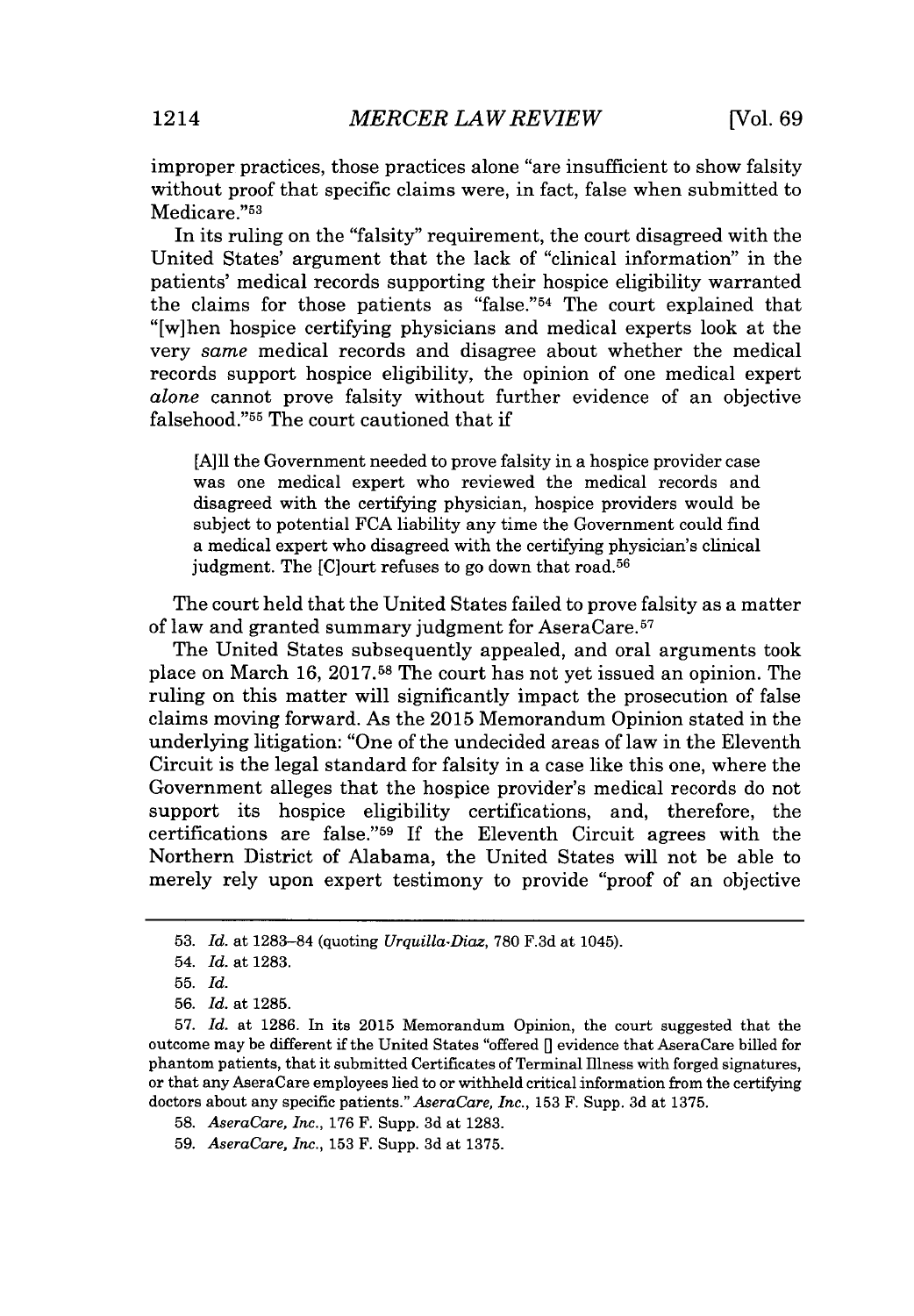# **2018]** *HEALTHCARE* **1215**

falsehood" in these hospice cases. According to one healthcare expert, this would constitute "a stunning development in the often clinically murky area of complex medical practice, with major implications for health care fraud enforcement."60

# IV. MEDICARE **ADVANTAGE** ORGANIZATIONs' ACCESS TO **DOUBLE DAMAGES**

The Eleventh Circuit recently held in *Humana Medical Plan, Inc. v. Western Heritage Insurance Co.61* that, as a matter of first impression, a private cause of action is available to Medicare Advantage Organizations (MAOs)62 under the Medicare Secondary Payer Act **(MSP).63** MAOs are now officially entitled to bring claims against a tortfeasor's liability insurer when seeking reimbursement for secondary payments. <sup>64</sup>This **is** significant because the private cause of action allows for double damages. <sup>65</sup>

## *A. The Underlying Litigation*

The litigation began in **2009** when a Humana Medicare Advantage Plan enrollee and her husband brought an action against Hamptons West Condominiums for personal injuries. In 2010, while the parties negotiated settlement, Humana issued an "Organization Determination" to the plaintiffs for \$19,155.41.66 Meaning, Humana made a claim to that payment.<sup>67</sup> In terms of background, "Humana operates as an MAO, providing Medicare Part **C** coverage (also known as a Medicare Advantage [P]lan) to Medicare-eligible enrollees and receiving in return a per capita fee from the Centers for Medicare **&** Medicaid Services **(CMS)."68** Humana sought to be reimbursed for said amount because the MSP provides that "Medicare payments are secondary and reimbursable

- **61. 832 F.3d 1229** (11th Cir. **2016).**
- **62.** *Id.* at 1231-40.
- **63.** 42 **U.S.C. § 1395y(b) (2018).**
- 64. *Humana Med. Plan, Inc.,* **832 F.3d** at 1239-40.
- **65.** *Id.* at 1240; 42 **U.S.C. § 1395y(b)(3)(A) (2018).**
- **66.** *Humana Med. Plan, Inc.,* **832 F.3d** at **1232.**

**67.** An "Organization Determination" is a term of art meaning the Medicare Advantage Organization's "original claim for payment." *See* **CENTERS** FOR MEDICARE **AND** MEDICAID **SERVICES,** PAYMENT **DISPUTE RESOLUTION** CONTRACTOR (PDRC) **PROCESS MANUAL 5** (2010), https://www.cms.gov/Medicare/Health-Plans/HealthPlansGenInfo/Downloads/PD RC\_Process\_Manual-.pdf.

**68.** *Humana Med. Plan, Inc.,* **832 F.3d** at **1231-32.**

**<sup>60.</sup>** Zack Buck, *Keeping an Eye on the Eleventh,* HARv. L. BLOG: BILL OF HEALTH (June **29, 2017),** http:/Iblogs.harvard.edu/billofhealth/2017/06/29/keeping-an-eye-on-theeleventh/#more-22892.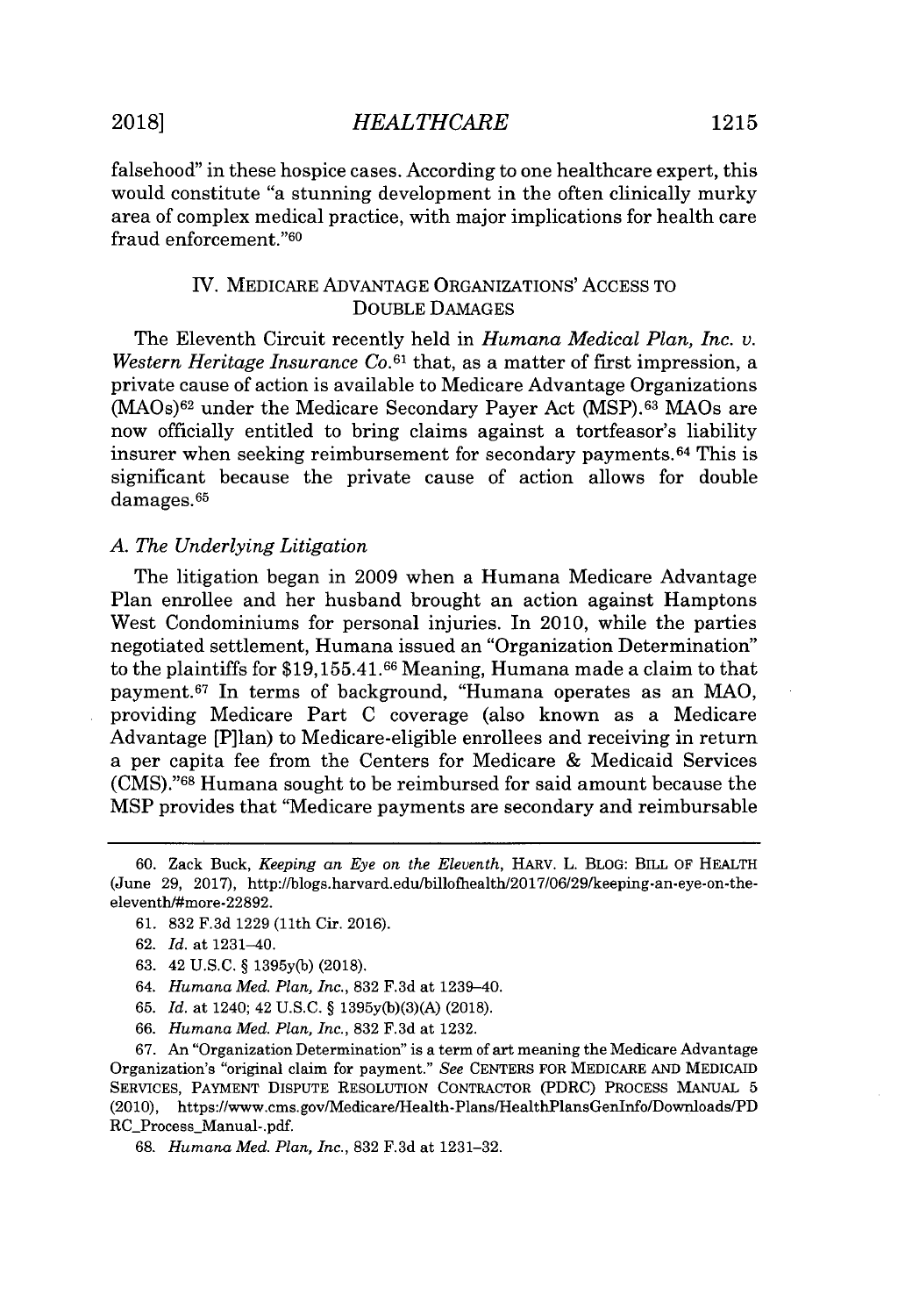if any other insurer-even a tortfeasor's liability insurer-is liable."<sup>69</sup> Despite the option for the plaintiffs to appeal Humana's Organization Determination, no administrative appeal was taken.<sup>70</sup>

The parties in the underlying personal injury action settled for **\$115,000,** releasing Hamptons West Condominiums and its insurer, Western. Notably, the plaintiffs did not mention a Medicare lien, any other liens, or any rights to subrogation in the settlement agreement. **By** signing the settlement agreement, the plaintiffs also agreed to indemnify the defendant and Western against said liens or rights to subrogation.<sup>71</sup>

#### *B. Humana's Attempts to Obtain Reimbursement*

Humana then sought to recover the \$19,155.41 **by** filing an action against the original plaintiffs, and procedural havoc ensued, resulting in the original plaintiffs bringing a declaratory action in state court to determine the amount owed to Humana. After Humana appealed the state court decision, a Florida District Court of Appeal held that Florida courts did not have jurisdiction over the matter on the basis that once the administrative process under the Medicare Act is exhausted, the act requires federal judicial review.<sup>72</sup>

Humana subsequently brought an action in federal court against Western, the original defendant's liability insurer, seeking reimbursement for Humana's secondary payment. Humana alleged that it was entitled to the following: **(1)** double damages under the MSP's private cause of action; (2) declaratory relief under Medicare's statutory and regulatory schemes; and **(3)** damages under state law theories such as unjust enrichment. Upon motion, the district court dismissed the state-law claims. In 2014, when Humana moved for summary judgment, the district court found that the private cause of action under the MSP is available to a Medicare Advantage Organization and entered a judgment, leading to Western's appeal. <sup>73</sup>

*<sup>69.</sup> Id.* at **1232** (citing 42 **U.S.C.** *§* **1395y(b)(2) (2015);** 42 **U.S.C.** *§* 1395w-22(a)(4) (2010)).

**<sup>70.</sup>** *Id.*

**<sup>71.</sup>** *Id.*

**<sup>72.</sup>** *Id.* (citing Humana Med. Plan, Inc. v. Reale, **180** So. **3d 195** (Fla. Dist. Ct. **App. 2015)).**

**<sup>73.</sup>** *Id.* at **1233.**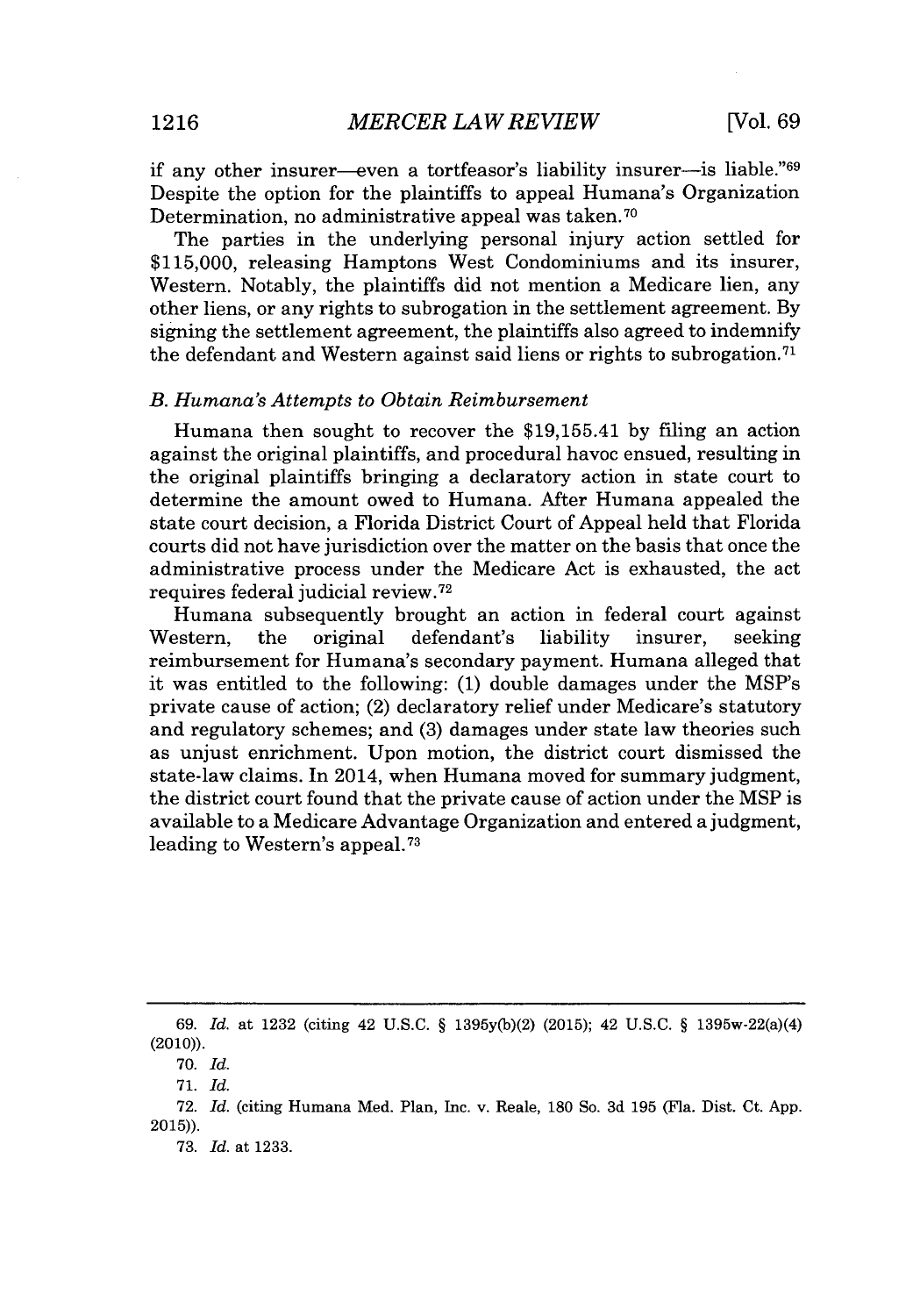#### *C. The Eleventh Circuit Analysis*

In its discussion, the Eleventh Circuit covered the background of the MSP, the Medicare Advantage Program,<sup>74</sup> and analyzed an MAO's rights under the **MSP. <sup>7</sup> 5**

#### **1.** The MSP

The MSP, specifically 42 **U.S.C. § 1395y(b)(2),** makes Medicare the "secondary payer" to certain primary plans.<sup>76</sup> Congress passed this legislation "in an effort to shift costs from Medicare to the appropriate private sources of payment."7 7 The MSP prevents the Medicare trust fund from becoming depleted **by** requiring that primary plans-for instance, other forms of health insurance-pay claims before Medicare does **so. 7 8** While the Secretary of Health and Human Services can make a payment through Medicare to a beneficiary before a primary plan, that payment is "conditioned on the reimbursement" of the Medicare trust fund.<sup>79</sup> Notably, as the court pointed out, the MSP "does not mention MAOs and refers almost exclusively to the Secretary, the United States, and the Medicare trust fund."<sup>80</sup> The MSP also contains a provision regarding a private cause of action that allows for the recovery of payment from primary plans who fail to reimburse for primary payment.<sup>81</sup> This provision allows for double damages. <sup>82</sup>In the past, the Eleventh Circuit has held "that the MSP private cause of action is available 'against a primary plan that pays a judgment or settlement to a Medicare beneficiary, but fails to pay Medicare its share."<sup>83</sup> However, until the

<sup>74. 42</sup> **U.S.C.** *§§* 1395w-21-1395ww-28 **(2018).** This program is also known as Medicare "Part **C." 832 F.3d** at **1235.**

**<sup>75.</sup>** *Humana Med. Plan, Inc.,* **832 F.3d** at **1233-36.**

*<sup>76.</sup> Id. at* 1234.

*<sup>77.</sup> Medicare Secondary Payer,* **CENTERS** FOR MEDICARE **&** MEDICAID SERVICES, https://www.cms.gov/Medicare/Coordination-of-Benefits-and-Recovery/Coordination-of-Be nefits-and-Recovery-OverviewlMedicare-Secondary-Payer/Medicare-Secondary-Payer.ht ml (last visited Feb. 4, **2018).**

**<sup>78.</sup>** *Id.*

*<sup>79.</sup> Humana Med. Plan, Inc.,* **832 F.3d** at 1234 (citing 42 **U.S.C.** *§* **1395y(b)(2)(B)(i) (2018)).**

**<sup>80.</sup>** *Id.*

**<sup>81.</sup>** *Id.* (citing 42 **U.S.C.** *§* **1395y(b)(3)(A),** which states "[tihere is established a private cause of action for damages (which shall be in an amount double the amount otherwise provided) in the case of a primary plan which fails to provide for primary payment (or appropriate reimbursement) in accordance with paragraphs **(1)** and **(2)(A).").**

**<sup>82.</sup>** *Id.*

**<sup>83.</sup>** *Id.* (quoting Glover v. Liggett Grp., Inc., 459 **F.3d** 1304, **1310** (11th Cir. **2006)).**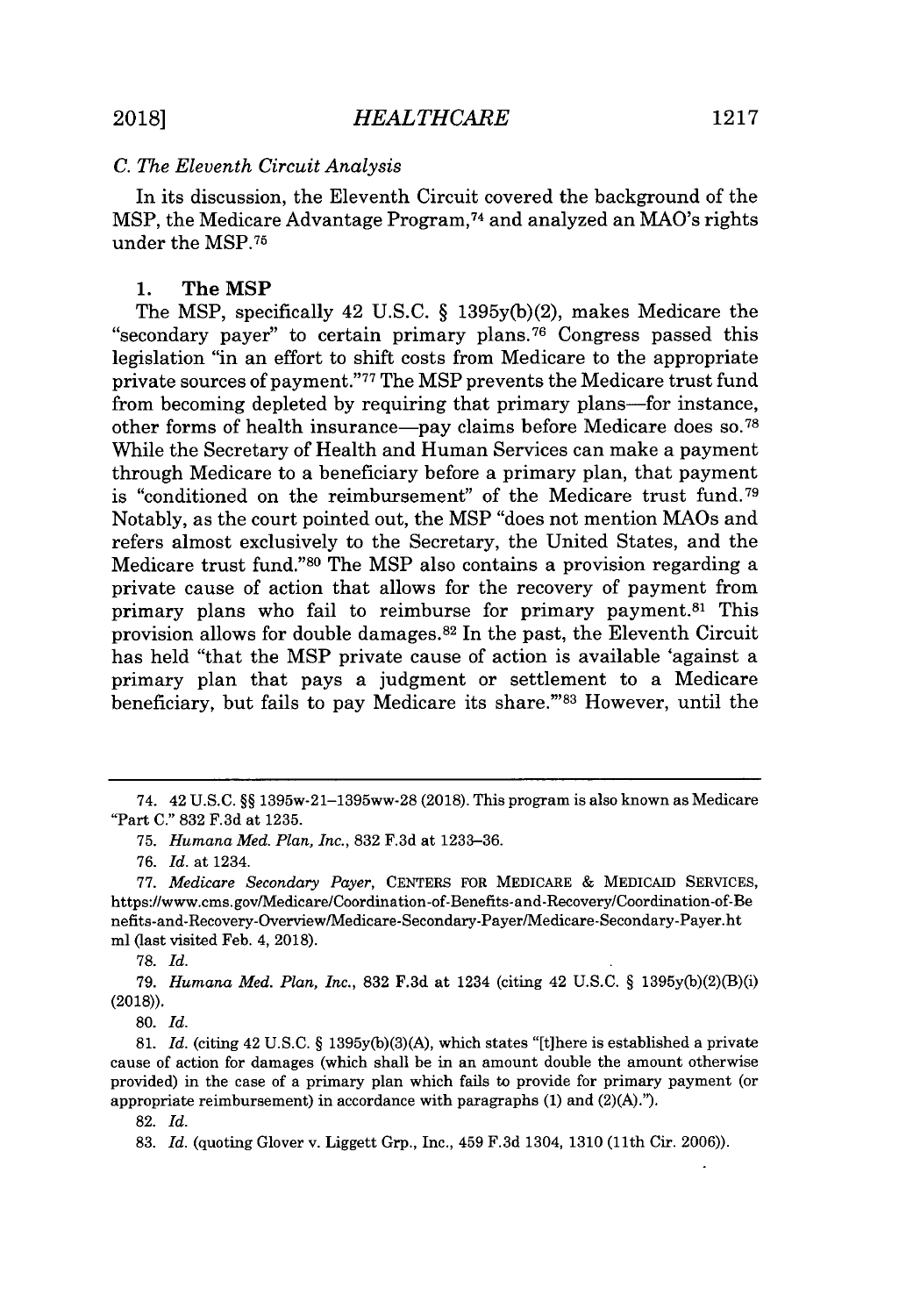case at hand, the Eleventh Circuit had not directly addressed if the MSP's private cause of action is available to an **MAO.84**

## 2. **The Medicare Advantage Program**

The court next explained that Congress enacted the Medicare Advantage Program in **1997** to "harness the power of private sector competition to stimulate experimentation and innovation that would ultimately create a more efficient and less expensive Medicare system."<sup>85</sup> Practically, the private sector's power is "harnessed" **by** allowing private insurance companies to administer Medicare benefits per an agreement with **CMS.86** Although MAOs are actually private companies, they function like the government and "provide[] at least the same benefits as an enrollee would receive under traditional Medicare."87 Section  $1395w-22(a)(4)^{88}$  of the Medicare Advantage Program, or the MAO right-to-charge provision, allows MAOs as a secondary payer to recover against a primary plan. **89** Notably, the Medicare Advantage Program and right-to-charge provision are separate from the provisions in the MSP, as explained above.

#### **3. MAO Rights Under the MSP**

The Eleventh Circuit ultimately agreed with Humana's argument that, as an MAO, it can avail itself of the MSP's private cause of action and sue a primary plan.<sup>90</sup> In forming this opinion, the court relied upon its own statutory interpretation of the MSP,<sup>91</sup> the MAO right-to-charge provision,<sup>92</sup> CMS regulations,<sup>93</sup> and Third Circuit precedent.<sup>94</sup> The court rejected Western's argument that MAOs are governed **by** the **MAO** right-to-charge provision and do not gain secondary payer status from the **MSP.96** To the contrary, the court held that the MSP applies to MAOs, stating "[w]e see no basis to exclude MAOs from a broadly worded

**92.** 42 **U.S.C. §** 1395w-22(a)(4).

<sup>84.</sup> *Id. at* **1235.**

**<sup>85.</sup>** *Id.* **(quoting** *In re* Avandia Mktg., Sales Practices **&** Prods. Liab. Litig., **685 F.3d 353, 363 (3d** Cir. 2012)).

**<sup>86.</sup>** *Id.*

**<sup>87.</sup>** *Id.*

**<sup>88.</sup>** 42 **U.S.C. §** 1395w-22(a)(4) **(2018).**

**<sup>89.</sup>** *Humana Med. Plan, Inc.,* **832 F.3d** at **1235-36.**

**<sup>90.</sup>** *Id.* at **1236.**

**<sup>91.</sup>** 42 **U.S.C. §§ 1395y(b)(2)(A), 1395y(b)(3)(A).**

**<sup>93.</sup>** 42 C.F.R. **§ 422.108(f) (2018);** 42 C.F.R. **§§** 411.24(e), **(g) (2018).**

<sup>94.</sup> *Humana Med. Plan, Inc.,* **832 F.3d** at **1236-38** (relying on *In re Avandia,* **685 F.3d** at **360).**

**<sup>95.</sup>** *Id.* **at 1237.**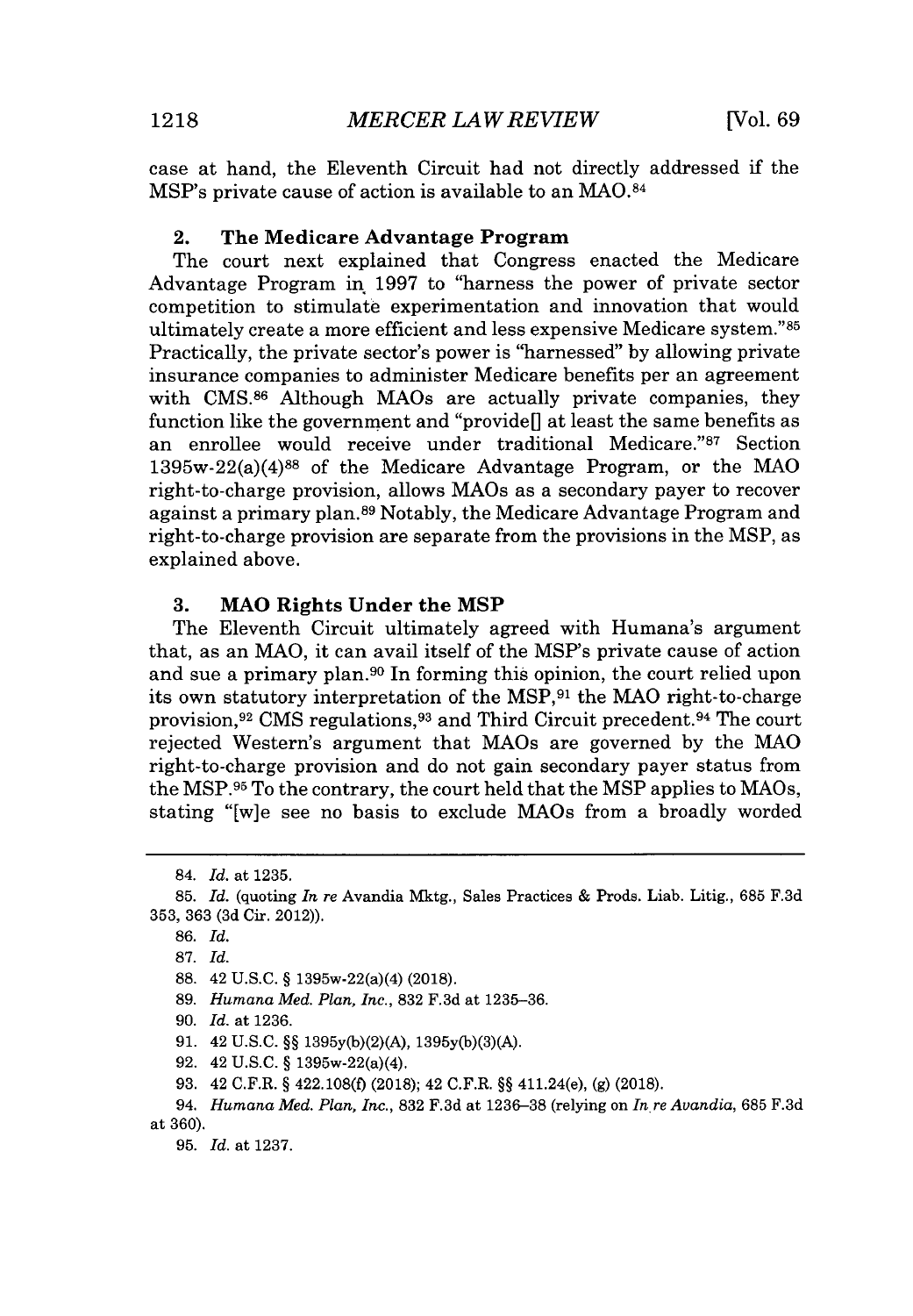provision that enables a plaintiff to vindicate harm caused **by** a primary plan's failure to meet its MSP primary payment or reimbursement obligations."<sup>96</sup> The court explained that the MAO right-to-charge provision's parenthetical reference to the MSP suggests that **MAO** secondary payments are made "pursuant to the MSP, [and] not the MAO right-to-charge provision."97 The court further noted that some "aspects" of the Medicare Act indicate an **MAO** *must* make a secondary payment any time the Secretary would do so."98 Thus, the court concluded that Congress intended MAOs to function as secondary payers in the same manner as the Secretary.<sup>99</sup> The court affirmed the district court's order granting Humana's motion for summary judgment, awarding double damages.100

# 4. Judge Pryor's Dissent

Judge Pryor grounded his dissent in statutory interpretation. He argued that Humana failed to state a claim because the private cause of action in Paragraph **(3)** of the MSP must be construed in accordance with Paragraphs (1) and (2).<sup>101</sup> As noted above, those provisions do not mention MAOs.102 Judge Pryor emphasized that *§* 1395w-22(a)(4), or the right-to-charge provision, states that an MAO "may" seek reimbursement from the liability insurer and only references Paragraph (2) insofar as MAOs are secondary to primary plans. <sup>10</sup>3 According to Judge Pryor, this provision:

[D]oes not subject [1AOs] to all of the parts of section **1395y(b)(2).** Instead it establishes a different regulatory regime-one that does not require [MAOs] to be secondary payers, impose time limits on reimbursement, require demonstrated responsibility, establish an extensive administrative process, give the Secretary a cause of action, or subrogate the United States to any right to payment **by** a primary plan. **A [MAO]** charges primary plans in accordance with section 1395w-22(a)(4), not section **1395y(b)(2)(A). <sup>104</sup>**

- *99. Id.*
- **100.** *Id.* at 1240 (majority opinion).
- **101.** *Id.* (Pryor, **J.,** dissenting).
- 102. *Id.* at 1234 (majority opinion).
- **103.** *Id.* at 1242 (Pryor, **J.,** dissenting).
- 104. *Id.*

*<sup>96.</sup> Id.* at **1238.**

*<sup>97.</sup> Id.* at **1237.**

**<sup>98.</sup>** *Id.* at **1238.**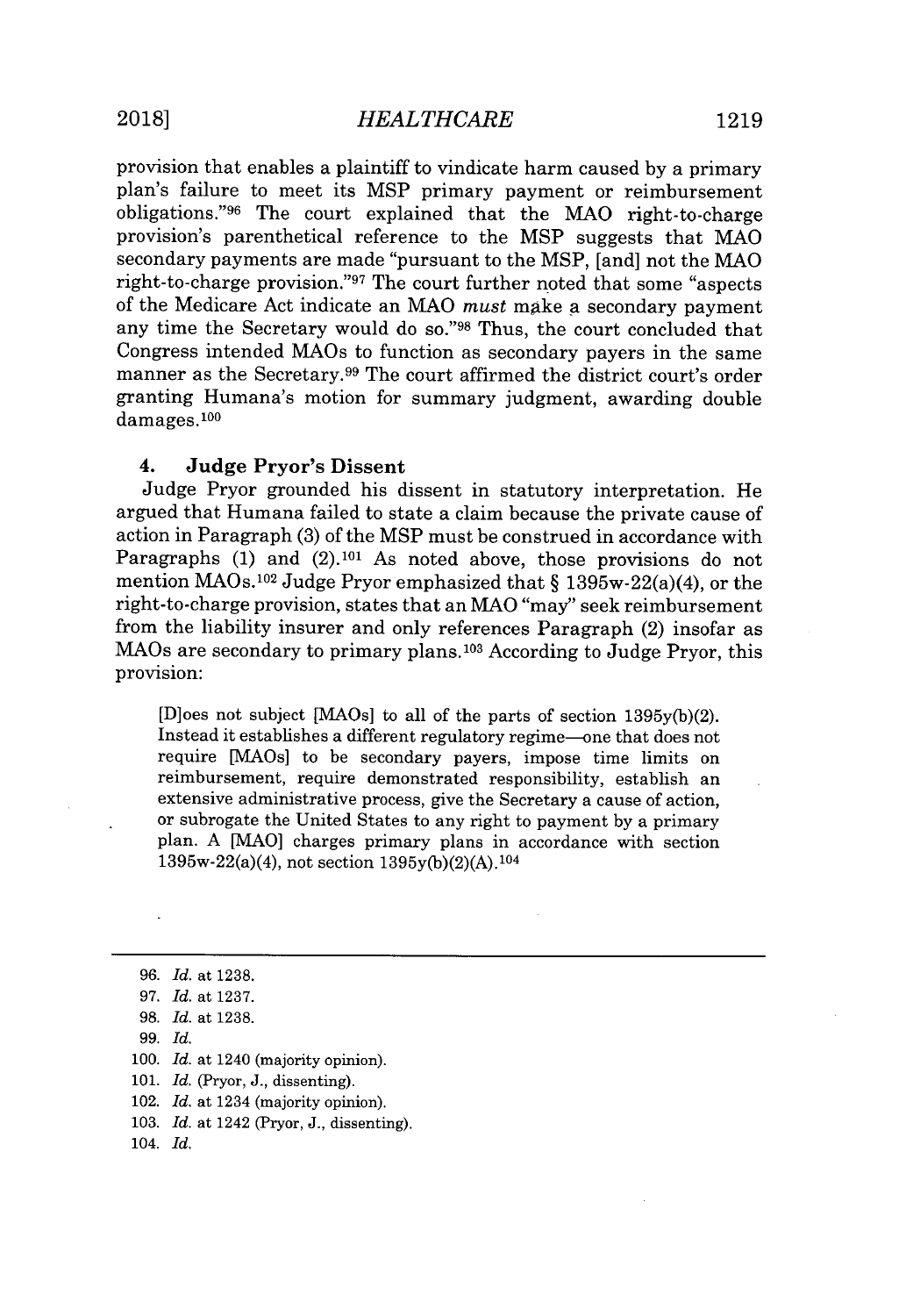Judge Pryor then corrected the majority in that an MAO is not required to make a secondary payment, but "remains free to be the primary payer."<sup>105</sup> He further critiqued the majority on determining that Humana's arguments "appeared" to comply with **CMS** regulations without explaining how they do **so.106** Judge Pryor concluded that "[b]ecause a Medicare Advantage Organization is not the Secretary and its treasury is not the Trust Funds, [he] respectfully dissent[s]."<sup>107</sup>

#### **5. Judge Tjoflat's Caution**

Notably, on December **31, 2017, a** majority of the active judges on the Eleventh Circuit voted against rehearing this matter en banc and filed the order on January **25, 2018.108** Circuit Judge Tjoflat authored an impassioned dissent, building upon Judge Pryor's dissent in the original opinion issued by the Eleventh Circuit.<sup>109</sup> Judge Tioflat expressed concern over the holding for a number of different reasons. He argued, as the majority acknowledged<sup>110</sup> and Judge Pryor emphasized,<sup>111</sup> that the MSP's language is silent as to MAOs, and does not explicitly extend them the private right of action. **112** This is further exemplified **by** the fact that while the debt collection process for the government in this regard is "cumbersome,"<sup>113</sup> MAOs are not subject to the same procedure.<sup>114</sup> He further explained that the Medicare Advantage Program protects the "common law reimbursement right[s] for private insurers acting as  $\text{MAOs.}$ "<sup>115</sup> This common law principle is grounded in state law-Alabama, Florida, and Georgia "[a]ll **...** recognize the rights of medical insurers to seek reimbursement under both contract law and under the doctrine of equitable subrogation."<sup>116</sup> Judge Tjoflat argued that on this basis, there is no need to allow additional recovery under the **MSP.11 <sup>7</sup>**

**109.** *Id.* at **\*3-39** (Tjoflat, **J.,** dissenting).

*111. Id.* at 1240.

112. *Humana Med. Plan, Inc.,* No. **15-11436,** at **\*16-17;** see 42 **U.S.C. §§ 1395y(b)(2)(A)-** *(B); see also* 42 **U.S.C. § 1395y(b)(3)(A).**

**113.** *Humana Med. Plan, Inc.,* No. **15-11436,** at \*22.

114. *Id.* at \*20, \*22.

**116.** *Id.* at \*24-25 n.8.

**117.** Id. at **\*29.**

**<sup>105.</sup>** *Id.*

**<sup>106.</sup>** *Id.*

**<sup>107.</sup>** *Id.* at 1243.

**<sup>108.</sup>** Order Denying Rehearing En Banc, Humana Med. Plan, Inc. v. W. Heritage Ins. Co., No. **15-11436,** at \*2 (11th Cir. Jan. **25, 2018),** http://media.call.uscourts.gov/ opinions/pub/files/201511436.ord.pdf.

**<sup>110.</sup>** *Humana Med. Plan, Inc.,* **832 F.3d** at 1234.

**<sup>115.</sup>** *Id.* at **\*26.**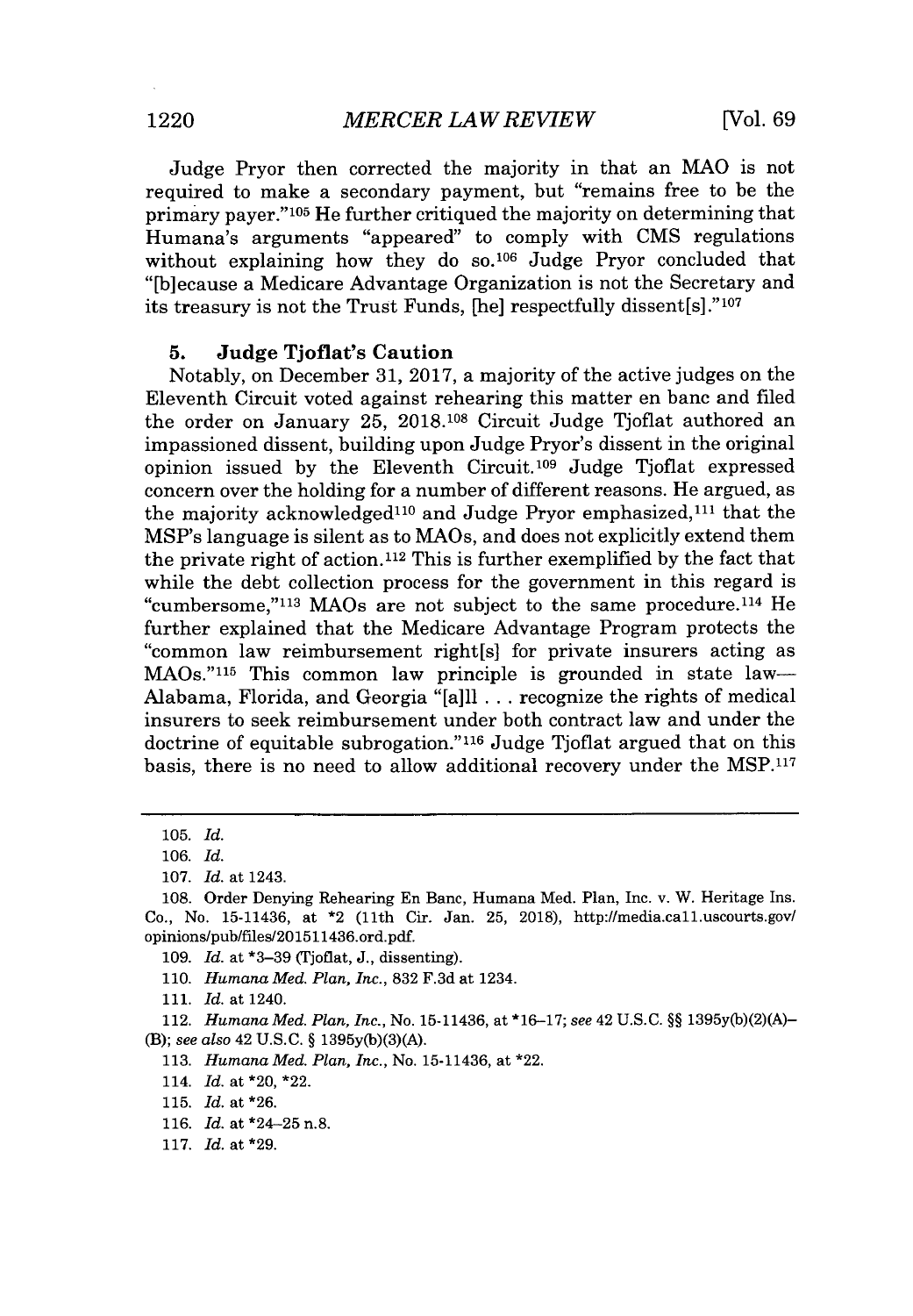Indeed, he concluded, "this Court's opinion amounts to a rewriting of state insurance laws."<sup>118</sup> Judge Tjoflat then outlined the two models he believed the Eleventh Circuit created as a result of its decision:

So now we have two models. Under one model, the *§* 1395w-22(a)(4) model, an MAO can recover its outlay **by** standing in the shoes of its insured and suing a liability insurer *as part of* its insured's tort action. **If** it follows this model, the MAO is subject to a number of rules designed to ensure justice is done in the case, including the rule barring recovery **by** the **MAO** unless and until the insured has been made whole and the requirement that the court apportion the insured's recovery as the equities dictate. This model has worked for many years and in many contexts; indeed, MAOs use this model all the time to recover their outlays when they make secondary payments to insureds who don't have Medicare Advantage.

Under the other model, the model created **by** the Court's interpretation of the private right of action, 42 **U.S.C.** *§* **1395y(b)(3)(A),** an MAO can recover its outlay from the liability insurer directly. It may do so not on the basis of rights derivative of the insured, but **by** its own rights and at its own option. And it may do so notwithstanding the tortfeasor's denial of liability and regardless of whether the insurer has already paid the MAO's outlays to the insured. And there are no equitable restrictions on this new model: the MAO need not submit to court apportionment. Moreover, double recovery **by** the MAO's insured is just fine. On top of all that, if the liability insurer balks for any reason, the MAO may recover *double* its outlays. <sup>119</sup>

Thus, Judge Tjoflat argued that the matter should have been subjected to rehearing en banc.1<sup>20</sup>

As explained above, the Eleventh Circuit's holding in *Humana Medical Plan, Inc.* leaves MAOs with expanded reimbursement rights. Moving forward, as Judge Tjoflat cautioned, liability insurers and their attorneys will need to spend additional time and effort during discovery uncovering whether any of the claimant's expenses have been paid **by** an MAO in order to avoid the potential payment of double damages.<sup>121</sup>

#### V. **CONCLUSION**

From **2016** through the present, the Eleventh Circuit produced many noteworthy decisions with strong implications moving forward. In

**<sup>118.</sup>** *Id.*

**<sup>119.</sup>** *Id.* **at \*37.**

<sup>120.</sup> *Id.* **at \*39.**

<sup>121.</sup> Id. at \*35.